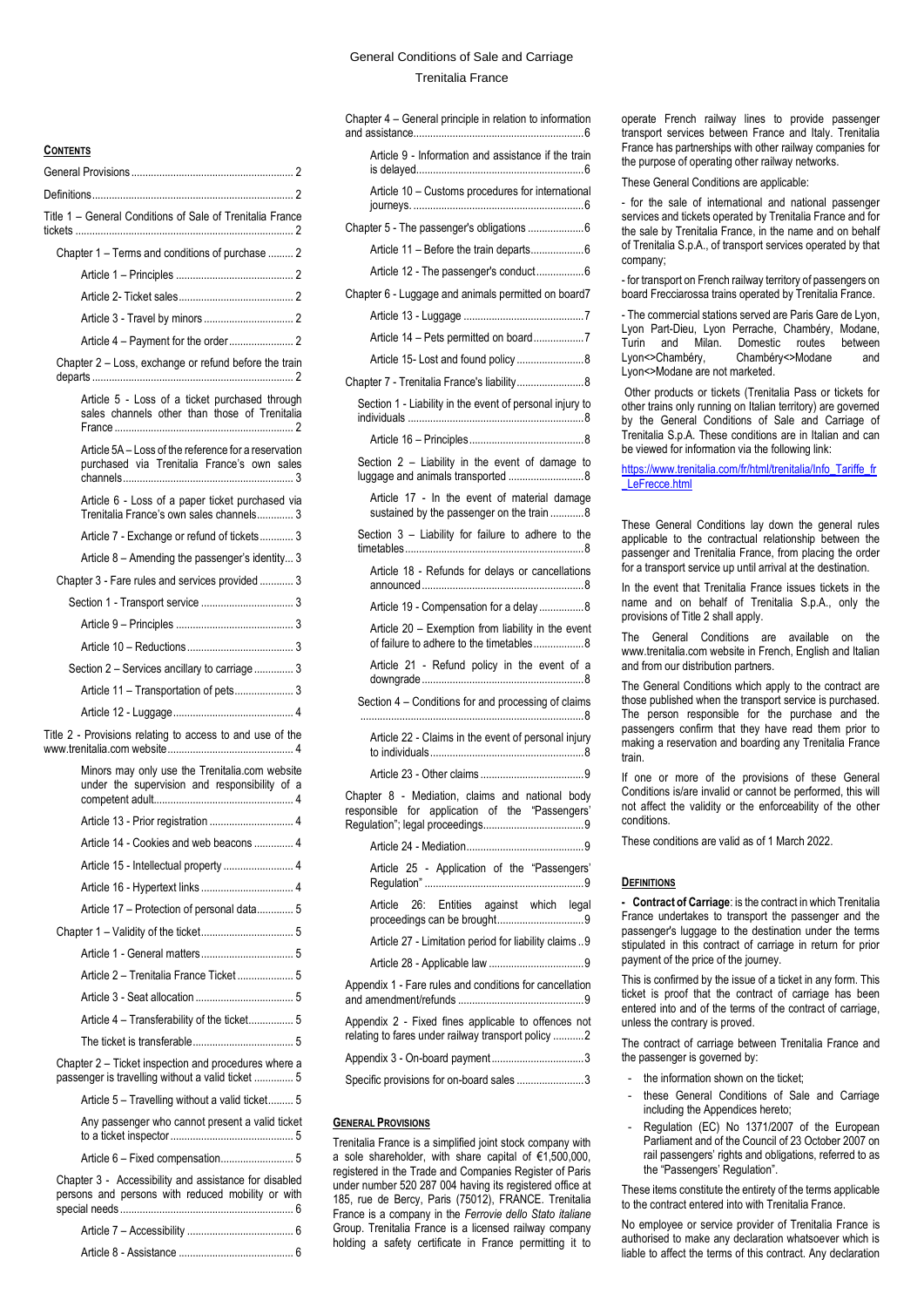which infringes the terms of this contact shall be declared void and shall be unenforceable against Trenitalia France.

### **The principle of the separation of contracts:**

Trenitalia France sells tickets for journeys organised by other carriers. These are separate contracts. These different contracts of carriage which may appear on the same or several tickets are legally considered to be separate

The general conditions applicable to each contract of carriage are those of the carrier, the company on behalf of which carriage is undertaken. Trenitalia France does not assume any liability of any kind or in any capacity whatsoever resulting from another contract of carriage.

The passenger is informed, in particular, that in the event of a missed connection or delay, they shall not be entitled to any compensation based on the total length of the journey. Compensation is only payable for the portion of the journey operated by the rail company at the origin of this incident.

### **Where a single ticket is issued:**

A single ticket means the ticket used for long distance journeys operated by a single railway company or a 100% subsidiary.

Trenitalia France may offer tickets for sale for journeys arranged in collaboration with a train operated by the carrier Trenitalia S.p.A. This will then be a single ticket.

Different segments of a journey can be represented on a Trenitalia France ticket, a PNR or a single reference code. In principle, this ticket represents a single contract of carriage for all segments it represents. If this is not the case, these segments, which do not form part of this single contract of carriage, will be treated as separate contracts of carriage.

- **Person responsible for the purchase**: the person responsible for placing the order for the transport service. This person does not have to travel.

- **Ticket**: confirms the existence of a valid contract of carriage between Trenitalia France and the passenger. It shows the essential elements of the transport service agreed with Trenitalia France, notably the route and the price as well as the travel class (Standard, Business, Executive), and the ticket reference (PNR).

There are different types of tickets. The ticket may be issued in paper form or digitally. All tickets have a PNR reference number, in the case of a "Ticketless" reservation. In the "ticketless" system, the journey information is given in the booking confirmation.

A seat on board is allocated per passenger providing entitlement to transport according to the nature and conditions of the journey in accordance with the requirements specified by the passenger and confirmed either by email, or by the issue of a paper ticket or a receipt if the ticket is purchased on board.

If the order is placed on the www.trenitalia.com website, the reservation is confirmed by email, to the address given by the person making the purchase at the time of booking. This person is responsible, if necessary, for informing the other passengers involved of the details of the journey.

This email, which represents confirmation of the journey, notably states:

- the reservation reference (or PNR): a 6-digit reference, required for boarding Trenitalia France trains,
- the numbers of the coach(es) and the seat(s) allocated, required for boarding Trenitalia France trains;
- the reference of the lead passenger;
- the identity of each passenger because it is a named ticket;
- the details of the journey to be undertaken: route, times, fare conditions and categories.

All Trenitalia France trains require mandatory reservations.

**Reference number or PNR** is the reference for the reservation, required to board the train, composed of an alphanumeric 6-character code.

- **Customer account** - this may be set up on-line on the [www.trenitalia.com](http://www.trenitalia.com/) website to enable customers to receive additional services or find their reservation. Setting up a Customer Account is optional. The User may use the website and purchase a ticket without setting up an account.

PART 1 – GENERAL CONDITIONS OF SALE

### <span id="page-1-0"></span>**TITLE 1 – GENERAL CONDITIONS OF SALE OF TRENITALIA FRANCE TICKETS**

#### <span id="page-1-1"></span>**Chapter 1 – Terms and conditions of purchase**

### <span id="page-1-2"></span>Article 1 – Principles

The purchase of transport services from Trenitalia France may be made through the sales channels (website, mobile application, self-service ticket machine) of Trenitalia France, Trenitalia S.p.A, other railway companies or other partners with which Trenitalia France has sales agreements, at Trenitalia ticket offices and from agencies. In this case:

- the terms and conditions for the purchase of Trenitalia France transport services through Trenitalia sales channels are governed by the general conditions of sale of Trenitalia available in their own publication media;
- those of other transport companies or partners are governed by their own general conditions of sale which are available in their own publication media.

Conversely, the fare rules, and the transport services supplied by Trenitalia France are governed by these General Conditions of Sale.

If the general conditions of sale of the company making the sale include fare rules and services which differ from those defined in the General Conditions of Sale of Trenitalia France, they are only binding on that company. Trenitalia France will exclusively apply its own General Conditions. Any potential divergence shall be requested of the company which made the sale.

The terms and conditions for the purchase of Trenitalia France transport services directly through Trenitalia France sales channels are governed by these General Conditions of Sale.

In all cases and irrespective of the purchase channel, the conditions of carriage which apply to the Trenitalia France contract of carriage are the Trenitalia France General Conditions of Carriage (Title 2).

### <span id="page-1-3"></span>Article 2- Ticket sales

**2.1** With regard to Trenitalia France direct sales channels, Trenitalia France tickets can be purchased on the website www.trenitalia.com, the specific terms of use of which are defined below, at Trenitalia France ticket offices, from our self-service ticket machines.

**2.2** Unless specific provisions apply, tickets may be purchased no earlier than 6 months prior to the date of travel. The passenger or the person responsible for the purchase must check at the time the ticket is ordered that the ticket reflects the information they have provided (dates, timetable, destination) and that they are entitled to any reduction claimed.

The passenger cannot claim a reduction after the ticket has been purchased.

<span id="page-1-4"></span>Article 3 - Travel by minors

**3.1.** Minors aged under 14 are not permitted to travel alone (unaccompanied by a competent adult) on board Trenitalia France trains.

Trenitalia France does not offer any unaccompanied minors service.

Minors under 14 must travel accompanied by a competent adult.

**3.2** Trenitalia France transport services cannot be purchased by minors of under 14 years of age. Trenitalia France reserves the right to refuse any request to purchase services made by a minor aged under 14 and to cancel any reservation made by a minor where applicable.

**3.3** Children who are minors shall at all times remain under their parents' responsibility. Such parties are responsible for checking that they are able to undertake the proposed journey in complete safety.

#### <span id="page-1-5"></span>Article 4 – Payment for the order

**4.1** The payment methods accepted by each of the Trenitalia France direct points of sale are stated at each point of sale and on the www.trenitalia.com website. The payment methods accepted by the self-service terminals are stated on each machine.

Services on board Trenitalia France trains can be purchased using bank cards on partner channels or in cash, exclusively in Euros.

Tickets may also be paid for using a *Carta Regalo* (see conditions https://www.trenitalia.com/trenitalia-france/paris-lyonmilan/carte-cadeau-.html), a purchase voucher or discount voucher. See specific conditions of use on each voucher.

## **Ticket office.**

The purchase of Trenitalia France transport services from a Trenitalia France ticket office using a self-service ticket machine is treated in the same way as an on-line purchase on www.trenitalia.com. Trenitalia France only provides customers wishing to make an on-line purchase with a computerised tool.

Trenitalia.com uses 3D Secure payment for on-line train ticket purchase transactions.

Trenitalia France uses a PCI-DSS certified payment solution for the sale of tickets on Trenitalia.com. The payment transaction is therefore secure and guarantees the confidentiality of the passenger's bank data. There is no financial surcharge for using our on-line payment system.

### **4.2** Right of withdrawal

Pursuant to the provisions of the Consumer Code, the person responsible for the reservation is not entitled to any right of withdrawal after the purchase.

## <span id="page-1-6"></span>**Chapter 2 – Loss, exchange or refund before the train departs**

### <span id="page-1-7"></span>Article 5 - Loss of a ticket purchased through sales channels other than those of Trenitalia France

The conditions for managing the loss of a Trenitalia France ticket purchased from Trenitalia France's partners are set out in their own general conditions of sale available in their own publication media. If the selling company's general conditions of sale include conditions relating to management, fare rules and services which are different from those defined in the General Conditions of Trenitalia France, such conditions are only binding on that company. Trenitalia France will exclusively apply its own General Conditions. Any potential divergence shall be requested of the company which made the sale.

In all cases, passengers who have lost or forgotten their Trenitalia France ticket purchased through a partner distribution channel of Trenitalia France must contact the point of sale which issued the ticket directly. If the passenger is unable to present a valid ticket, he or she will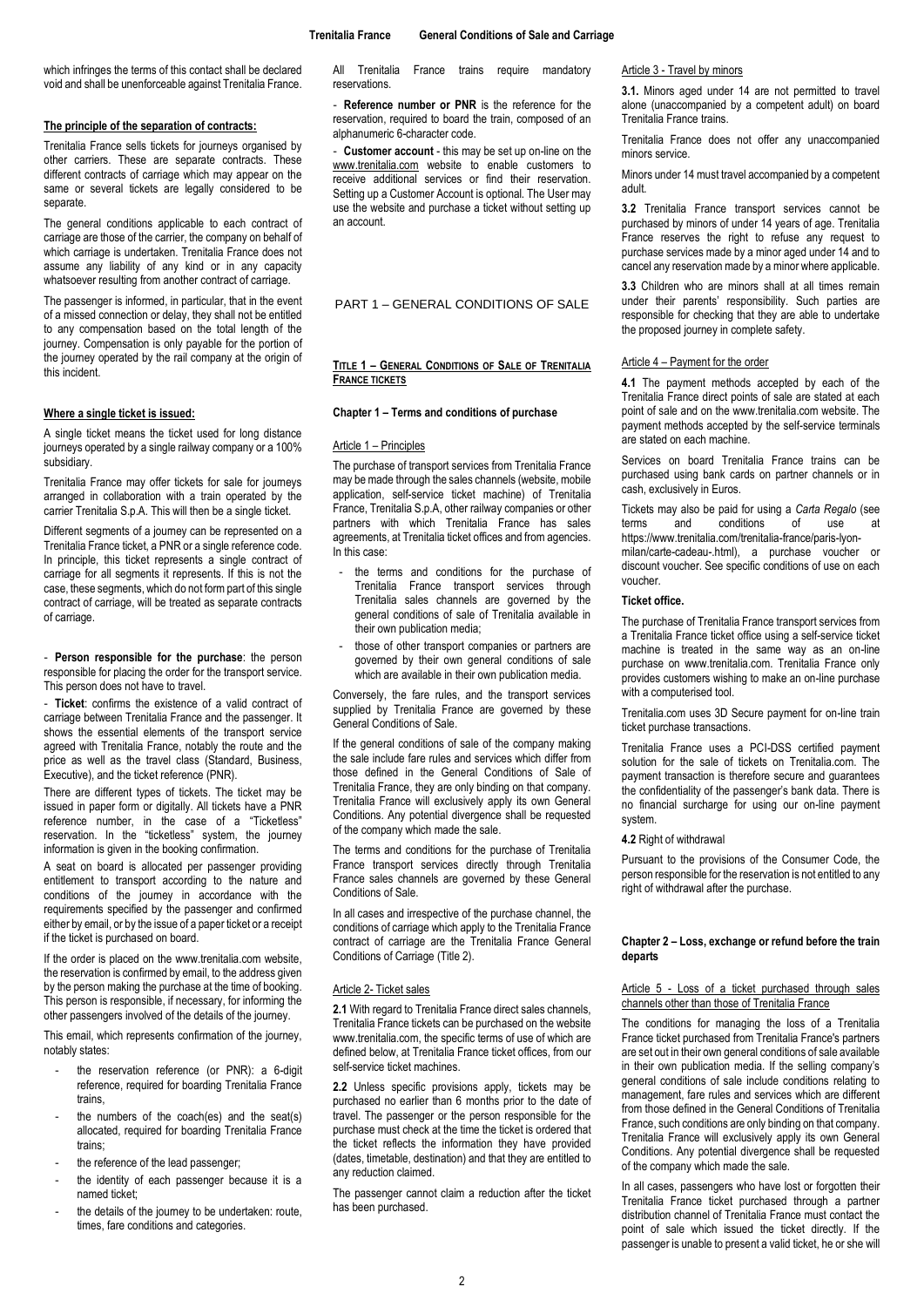be required to pay for a new ticket to be able to travel. The passenger will not be entitled to any compensation from Trenitalia France in this regard.

## <span id="page-2-0"></span>Article 5A – Loss of the reference for a reservation purchased via Trenitalia France's own sales channels

A passenger who loses or forgets their PNR (Passenger Name Record) number, coach number and seat number can obtain confirmation of this information from the customer service department of Trenitalia France or from our customer assistance officers at stations.

If the passenger does not know their PNR number, coach number and seat number, they will not be allowed to board the train and will have to buy a new ticket if they wish to travel. The passenger cannot claim any compensation in this regard.

### <span id="page-2-1"></span>Article 6 - Loss of a paper ticket purchased via Trenitalia France's own sales channels

Trenitalia France will not replace a paper ticket if it is lost, stolen or forgotten. In this case the passenger must buy a new ticket if they wish to travel.

## <span id="page-2-2"></span>Article 7 - Exchange or refund of tickets

**7.1** Trenitalia France tickets can be changed or exchanged in accordance with the conditions which apply to the fare chosen. See Appendices relating to Fares.

**7.2** Tickets are partially refundable if they are cancelled before departure for the passenger's convenience, in accordance with the conditions which apply to the fare chosen. The passenger should check at the time of purchase the fare conditions which apply to the use of their ticket. The conditions for refund applicable in accordance with the fare offer chosen are set out in the Appendix on fares.

The request for a refund of the ticket covers the whole ticket. No partial refunds will be granted in relation to a ticket.

**7.3** The request for a refund is made to the point of sale which issued the ticket.

Where the purchase was made on the Trenitalia.com website, a refund is made in principle by crediting the bank card used to make the initial payment within the following periods:

- if the request is made directly on the "my reservations" area available on the Trenitalia.com website, the refund will be made using the payment method used for the purchase. The refund periods vary depending on the customer's bank. ;
- if the request is made through the other forms available on the Trenitalia.com website, the refund will be made within a maximum of 1 month of the request being made.

Where the purchase was made at a Trenitalia France ticket office, the request for a refund must be made at the ticket office or via the contact form available on the www.trenitalia.com website. The refund will be made in accordance with the payment method used, without prejudice to compliance with Article 23.3 below.

Requests for refunds for tickets purchased through distribution channels other than Trenitalia France direct sales channels must be made exclusively to the point of sale which issued the ticket. Trenitalia France cannot process these requests.

**7.4** Threshold for the refund of a ticket

No refund will be granted if the amount of the refund payable is less than €8.

## <span id="page-2-3"></span>Article 8 – Amending the passenger's identity

Irrespective of whether the ticket can be amended or exchanged, the identity of the passenger(s) stated on a named ticket can be amended, without additional costs, up to the train's departure.

### <span id="page-2-4"></span>**Chapter 3 - Fare rules and services provided**

### <span id="page-2-5"></span>**Section 1 - Transport service**

## <span id="page-2-6"></span>Article 9 – Principles

The fares for each type of transport offered and the services provided and travel class are displayed on Trenitalia.com. They are given in euros inclusive of tax.

The transport service includes the option for the passenger to travel with luggage and/or pets strictly in compliance with the descriptions set out in Title 2 relating to the General Conditions of Carriage.

Luggage is the owner's responsibility. Luggage must be managed independently by the owner, who must bring it on board, carry and store it on board Trenitalia France trains. Trenitalia France accepts no responsibility in the event of any incident relating to luggage.

For further information in the event that items are lost or found on board Trenitalia France trains, see our dedicated page on www.Trenitalia.com

### **9.1.** Seat allocation

Passengers who reserve together may be allocated separate seats for operational reasons or because of availability.

In the unlikely event that a child is allocated a seat which is separate from an adult with whom the child is travelling, Trenitalia France undertakes to reorganise the seats on board so that the child effectively travels with the accompanying adult.

- -

### <span id="page-2-7"></span>Article 10 – Reductions

The person responsible for purchasing the ticket shall ensure that the conditions justifying the allocation of a reduced fare ticket are satisfied when making the purchase, irrespective of the purchase channel used.

## **10.1** Children's fares

Children under 4 years old (up to the eve of their fourth birthday) travel free of charge without a ticket being required, on condition that they share the seat of an accompanying adult, up to a limit of 1 child under 4 years old per accompanying adult.

Children aged between 4 (from their fourth birthday) and 14 (the eve of their fifteenth birthday) must have their own seat and can benefit where applicable from the Serenità child fare for the class in which they are travelling.

Young persons after their fifteenth birthday, that is over the age of 14**,** on the date of travel, pay the Serenità adult fare for the class in which they are travelling.

The child's age for application of these special conditions is calculated on the date of travel. A document proving the child's age may be requested on board and payment may be required in the absence of evidence.

In the event that a child is not eligible to benefit from the reduced fare purchased, the adult passenger, responsible for the child travelling without a valid ticket, shall rectify the situation (see Part II).

#### **10.2** Group fare

To benefit from the Gruppo fare, the group must be composed of a minimum of 10 passengers. The Gruppo fare is not available on-line. Gruppo reservations with a purchase option can only be requested at one of the specialist Trenitalia France agencies. See Appendices relating to Fares.

In the event that the conditions for obtaining the Gruppo fare purchased are not fulfilled, the passengers will be travelling without a valid ticket and will be required to rectify their situation (see Part II).

Trenitalia France also offers a Gruppo Scolastico fare to school groups on the terms set out in the Appendix.

The organiser of the trip shall be the sole point of contact for all requests for amendment, cancellation and compensation. The travel organiser shall cooperate with the passengers to collect the amounts payable and distribute refunds or compensation where applicable. Trenitalia will not reply individually to each passenger but will process the PNR associated with each Group reservation.

**10.3** The fare for a person accompanying a person with reduced mobility holding a disability card - PMR Compagno Fare.

The accompanying person travelling with a person with reduced mobility, holding an official document confirming the disability. The PMR Compagno tickets enables the Serenità minimum price to be applied depending on the train and class of travel.

Official evidence confirming the disability must be produced on board to enable the accompanying person to benefit from the reduction. A companion who fails to produce such a document will be travelling without a valid ticket and will be required to rectify their situation (see Part II).

No season tickets are valid on Trenitalia France trains.

## **10.4** Other reduced fares

Trenitalia France reserves the right to create new reduced fares reserved for specific categories of passengers who must be able to prove that they are eligible for the reduction by presenting the required evidence at the time of purchase and on board the train. New fares will be added to the Appendix on fares when they are created.

## <span id="page-2-8"></span>**Section 2 – Services ancillary to carriage**

#### <span id="page-2-9"></span>Article 11 – Transportation of pets

Pets are only permitted on board in accordance with the terms defined below. It is strictly prohibited to bring venomous or dangerous animals on board.

The animal travels under the entire responsibility of the passenger, who shall look after and supervise the animal and ensure that it does not disturb other passengers. The passenger will be held entirely liable for any damage caused by the animal.

Dogs must be kept on leads and muzzled.

Animals weighing over 5kg are strictly prohibited in catering areas and in the Silenzio, Executive and Sala Meeting areas. They are only allowed in Allegro Standard or Business areas.

Trenitalia France only accepts 1 pet per passenger providing that the conditions set out below are adhered to.

#### **11.1** Transportation of small pets

A pet of under 5kg may travel free of charge and without a reservation. However, the pet must travel in a bag, a basket or a standard sized cage.

The bag, basket or cage which accommodates the animal during the journey forms part of the luggage allowance described in Article 12.

### **11.2** Transportation of large dogs

Large dogs (weighing between 5 and 50kg) may be accepted on trains subject to payment for the chosen option at a fixed amount of €30 per animal when the ticket is purchased (at the ticket office or on-line). Where payment is made on board, if the animal's owner promptly informs the on-board crew, the amount is fixed at €40. If, however, the owner does not promptly inform the onboard crew, the amount will be €80.

On trains, the dog must be kept on a lease and muzzled.

In the event that the animal's owner refuses to pay the price to rectify the situation on board, the owner shall be deemed to be travelling without a valid ticket (see Part II).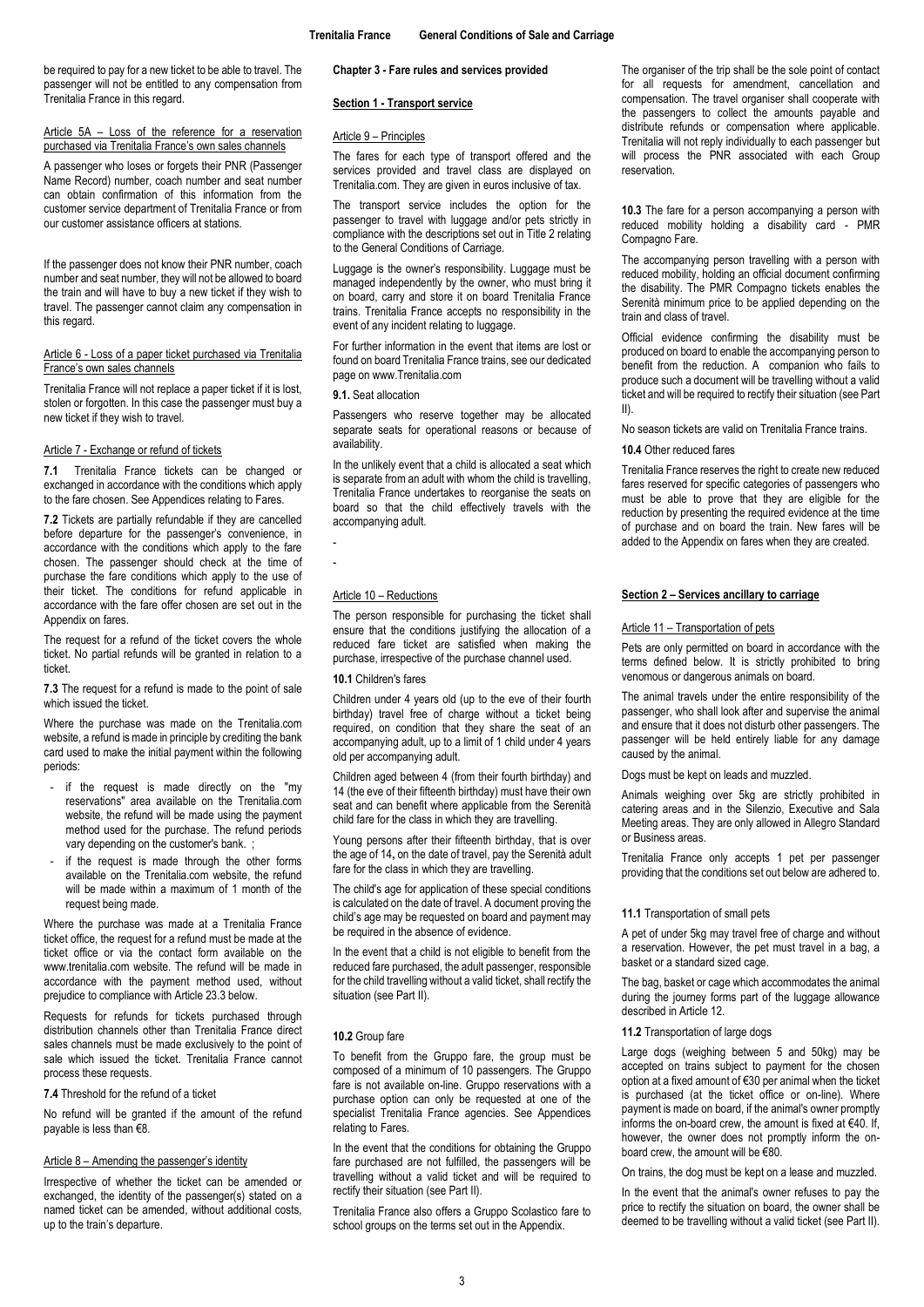## **11.3** General provisions

For everybody's well-being, passengers must check that other passengers are not disturbed by the animal's presence. If a passenger objects to the presence of the animal, a crew member will move the passenger and their animal to a different seat on the train. In these circumstances, the passenger may be downgraded to a travel class below that originally purchased. Trenitalia France will refund the customer the difference in fare associated with the downgrade upon request.

The ticket may be purchased on-line, from self-service ticket machines or at the ticket office.

If this has not been done, the person responsible for the animal shall make payment on board (by bank card or in cash), to the crew, by purchasing a specific dedicated ticket irrespective of the journey made (see Trenitalia.com for fares).

The animal must not be left alone during the journey.

Dogs which do not satisfy the above criteria or are transported in circumstances which do not meet the above requirements are not permitted on Trenitalia France trains. No refund or compensation will be payable by Trenitalia France in these circumstances.

In order to travel, animals must possess the necessary documents to enter and remain in France and Italy. The person responsible for the animal must be able to present these documents when requested to do so by the crew or the competent authorities.

The above conditions do not apply to guide dogs accompanying blind or partially sighted persons, persons with reduced mobility or disabled persons. Guide dogs travel free of charge and without a reservation.

### <span id="page-3-0"></span>Article 12 - Luggage

Each passenger may bring a maximum of 2 items of luggage and 1 item of hand luggage, provided that the passenger can:

- carry their luggage unaided and without difficulty,
- place it in the areas provided for this purpose or on the overhead luggage racks unaided and without difficulty.

### **The maximum permitted size for the 2 items of luggage is 80cm (height) x 50cm (width) x 31cm (depth)**, including pockets, wheels and handles.

As an exception, skis/surfboards and pushchairs may be brought on as luggage provided the following conditions are complied with:

- Maximum of 1 pair of skis or 1 surfboard or 1 pushchair per passenger,
- In a closed bag.
- Maximum authorised size: 2m.

The hand luggage may be placed under the passenger's seat and must be of a maximum size of **30x30x35cm.**

### **Any passenger arriving to board the train with a number of items of luggage exceeding the above allowance or with an oversized item of luggage will be refused access to the train.**

A bag, basket or cage accommodating an animal during its journey is counted as a piece of luggage and shall be included in the luggage allowance described above.

In accordance with the regulatory provisions, all luggage must clearly display details of the passenger's surname and forename. This excludes personal effects and small items which the traveller keeps on their person.

Luggage is the owner's responsibility. Luggage must be managed independently by the owner, who must bring it on board, carry and store it on board Trenitalia France trains. Trenitalia France accepts no responsibility in the event of any incident relating to luggage.

Items lost and found on board Trenitalia France trains will be held by the lost property department at the train's terminus station.

Trenitalia France reserves the right to refuse to permit on board any luggage or passengers failing to comply with these rules, and no refunds shall be payable.

<span id="page-3-1"></span>**TITLE 2 - PROVISIONS RELATING TO ACCESS TO AND USE OF THE WWW.TRENITALIA.COM WEBSITE**

<span id="page-3-2"></span>Minors may only use the Trenitalia.com website under the supervision and responsibility of a competent adult.

### <span id="page-3-3"></span>Article 13 - Prior registration

A user account does not need to be created in order to book transport services on the Trenitalia.com website.

### <span id="page-3-4"></span>Article 14 - Cookies and web beacons

The www.trenitalia.com website uses cookies to enable on-line purchases to be made and to optimise the website.

The data collected on the www.trenitalia.com website is processed in accordance with the Trenitalia France privacy policy. When an internet user browses the www.trenitalia.com website, they authorise Trenitalia France by default to store cookies on their browser. If the internet user does not wish Trenitalia.com to store cookies on their browser, they can deactivate the cookies by changing their browser settings or options. However, some of the pages of the www.trenitalia.com website may not function correctly if this is done. Additionally, there are many sources of information on cookies and web beacons on the internet. Those who are concerned about the way they are used are therefore advised to carry out further research on the matter before deciding whether or not to accept cookies from the websites they visit.

Cookies are small data files which are sent by a website and stored on the net user's browser. They enable data on visits and visitors to the website to be stored temporarily. Every time the internet user returns to the same website, the data from their previous visit is retrieved. Cookies do not generate or transmit viruses. Certain cookies are essential for use of the website and help to make a website usable by activating basic functions such as page browsing and access to the website's secure areas (therefore, the website cannot function correctly without these cookies). The storage period for data collected via these cookies may not exceed 13 months. Cookies which are strictly necessary for the provision of a service expressly requested by the user are excluded from the prior request for the user's consent.

Cookies optimise the use of the website by:

- displaying the relevant browsing settings for the user,
- retrieving the user's preferences (country, language etc.),
- fixing bugs or enabling useful data to be retrieved swiftly.

The majority of internet browsers accept cookies by default. However, internet browsers can be configured to refuse cookies or to create an alert if cookies are sent. It is important to emphasise that there is a risk that some of the website's functions may not operate correctly if the browser used does not accept cookies.

### "Web beacons" and "Clear GIFs":

Trenitalia France collects anonymous data on the use of the website which it shares with one or more external audience analytics companies to enable statistics to be produced. Some of the pages visited on the website therefore contain electronic images in the code of the web page called "pixel tag" (also "invisible GIF" or "web beacon") which function similarly to cookies. Web beacons are used to analyse the traffic from one page to another to optimise internet traffic flows. Advertising service providers external to the website may also use web beacons to identify internet users when they visit the website and to find out how they discovered it.

Other audience measurement cookies known as statistical cookies help the website owners to understand how visitors interact with the website, via the anonymous collection and communication of information.

For these cookies, it is therefore necessary to obtain your prior consent to data collection. You may at any time object to your data being re-used for marketing purposes. Security measures must be implemented to avoid such data being damaged, corrupted or accessed by unauthorised third parties.

The data collected on the Trenitalia.com website is processed in accordance with the privacy policy of Trenitalia France. When an internet user browses the www.trenitalia.com website, they authorise Trenitalia France by default to store cookies on their browser. The majority of internet browsers accept cookies by default. However, internet browsers can be configured to refuse cookies or to create an alert if cookies are sent. If the internet user does not wish the Trenitalia.com website to store cookies on their browser, they can deactivate the cookies by changing their browser settings or options. However, some pages of www.trenitalia.com may not function correctly in this case.

Trenitalia France does not guarantee that the www.trenitalia.com website is free of any anomalies or errors. If anomalies or errors occur, Trenitalia France does not guarantee that they will be rectified or that the website will function without any interruption or outage.

By placing the order, the user confirms that they are aware of and accept the characteristics and limitations of the internet, particularly its technical performance, the response time for viewing, searching for or transferring data and the risks relating to security of the communications, connection and the transmission of data over the internet, notably when executing payment transactions.

Consequently, Trenitalia France shall not in any circumstances be held liable for any direct or indirect damage caused by use of the www.trenitalia.com website and notably:

- for faults in any receiving equipment or in the lines of communication;
- for routing or downloading problems and/or the loss of any electronic mail and, in general, any problems causing any data to be lost;
- for the consequences of any virus, anomaly or technical fault;
- for any other malfunction of the internet and any technical, hardware or software fault of any kind preventing the order being processed correctly.

### <span id="page-3-5"></span>Article 15 - Intellectual property

The www.trenitalia.com website is owned by Trenitalia. Trenitalia owns all the intellectual and industrial property rights relating to the website or holds the use rights over all accessible elements (text, images, photos, graphics, graphic style, databases, icons, sound, software).

Access to the website does not give the user any rights over the intellectual property rights relating to the website which remain the exclusive property of Trenitalia.

The user therefore cannot in any circumstances reproduce, represent, adapt, translate, partially or completely modify on any medium whatsoever, by any means whatsoever, or use, distribute, sell in any way whatsoever all or part of the www.trenitalia.com website without the prior written agreement of Trenitalia. Proceedings, notably for infringement, may be brought by Trenitalia France in relation to any use for any purpose whatsoever which has not been authorised in advance by Trenitalia France.

## <span id="page-3-6"></span>Article 16 - Hypertext links

Links to websites managed by third parties are published to assist the user in finding information and to improve the content of the website.

Trenitalia France shall not be held liable for the data, content, products and/or services offered by such websites or for their availability or privacy policy. Trenitalia France shall not be held liable in relation to any agreement entered into on any such third-party website.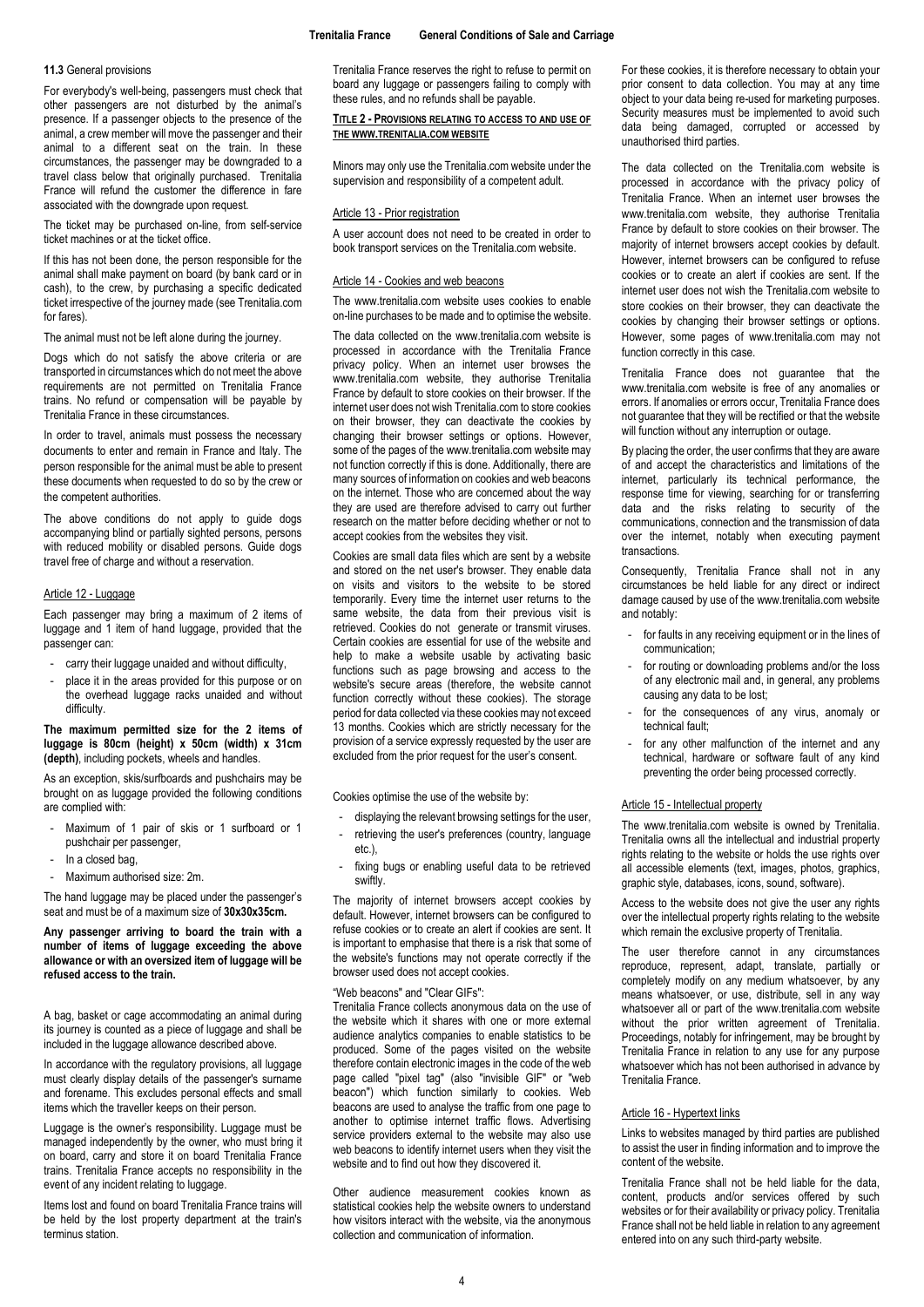### <span id="page-4-0"></span>Article 17 – Protection of personal data

In accordance with the Act on Information Technology and Civil Liberties of 6 January 1978 (referred to in the remainder of this article as "the Act"), and with the General Data Protection Regulation No. 2016/679 of 27 April 2016, the user is informed that their personal data and data relating to the passenger(s) entered when the order is made will primarily be processed (i) to carry out reservations and operations relating to management of the client relationship (request for information, claim, etc.) (ii) to provide specific services in relation to the transport service, (iii) for prospecting, loyalty, and to compile and provide marketing information (iv) to undertake statistical studies and (v) to manage requests in relation to the right of access, correction and objection. It may also be used for international services in order to facilitate the completion of administrative formalities relating to immigration and entry into the country, and generally to prevent non-payment and combat fraud, and to ensure the safety and security of trains.

The passenger is informed that any incident occurring during the Contract of Carriage, notably which may affect the safety or security of a train, may be subject to computerised recording.

The user is informed and accepts that Trenitalia France may be required to record data when providing certain specific ancillary services (assistance, etc.), which may fall under Article 8 of the Act. This data will be used exclusively for the specific ancillary services requested by the passenger.

The data collected may be communicated to Trenitalia France's authorised personnel, its partners or its service providers, strictly for the purpose of fulfilling all or part of the above purposes.

Pursuant to the laws and regulations applicable in France and at an international level, Trenitalia France is also sometimes required to supply personal data to French or foreign competent public authorities (customs, immigration etc.), in particular for the purpose of preventing and combating terrorism or other serious crimes.

Some of the above-mentioned recipients may be based outside the European Union and may have access to all or part of the personal data collected by Trenitalia France (surname, forename, passport number, journey details, etc.), for the sole purpose of duly performing the Contract of Carriage or as a result of a specific statutory authorisation. Data transfers outside the European Union are made in accordance with the terms of Articles 68 et seq of the Act.

Subject to the legislation in force, Trenitalia France reserves the right to use passenger data under the conditions and exclusively for the purposes stipulated in this article.

If the law so requires, the data will only be used by Trenitalia France for commercial prospecting purposes if the user has agreed to such use when disclosing their personal data. The user's express consent is required for the data concerning him or her to be used for such purposes.

With regard to partners' commercial proposals which we communicate to users, Trenitalia undertakes not to make any data transfers.

Your personal data is collected for the period strictly required for the purpose for which it was collected to be fulfilled.

Additionally, according to the statutory provisions, where no contact has been made for 3 years, your data will be deleted, except for your data which is essential for the management of statutory and regulatory requirements.

Each passenger has a right of access and rectification in relation to their personal data, and a right to portability of the data. The passenger(s) have a right to object, for legitimate reasons, to the processing and use of the data. These rights may be exercised directly with Trenitalia France via the contact form provided on the [www.trenitalia.com](http://www.trenitalia.com/) website or by letter sent by post to the following address:

Trenitalia France - Data protection officer B.P. N° 10308 75563 PARIS CEDEX 12 France

It is specified that certain personal data must be collected to enable the booking to be made and for the Contract of Carriage to be drawn up. The passenger can of course exercise their right to object to the collection and processing of this data but should be aware that taking this step could result in cancellation of the journey or prevent them accessing certain specific ancillary services requested (assistance etc.). It should also be noted that in accordance with the laws and regulations which apply in France and at an international level, the failure to disclose certain data or the inaccuracy of certain data may result in a decision to refuse boarding or entry into a foreign country, for which Trenitalia France shall not be held liable.

All relevant information enabling you to understand how your personal data is used by Trenitalia France is set out in our Privacy Policy.

### PART 2 - General Conditions of Carriage

These General Conditions of Carriage are issued in accordance with Regulation (EC) No 1371/2007 on the rights and obligations of rail passengers (hereinafter the "Passengers' Regulation") and any relevant French laws.

If there is any inconsistency between these Conditions of Carriage and the compulsory requirements imposed by the Passengers' Regulation, the provisions of the latter shall prevail.

If there is any inconsistency between the provisions of these Conditions of Carriage, the provision which is most favourable to the passenger shall apply.

The General Conditions of Carriage establish the conditions for performing the transport service and the rights and duties of Trenitalia France and the passenger.

### <span id="page-4-1"></span>**Chapter 1 – Validity of the ticket**

#### <span id="page-4-2"></span>Article 1 - General matters

As a reminder: the concepts of Contract of Carriage and ticket are defined in the introduction to these General Conditions of Sale and Carriage.

The conditions of sale of Trenitalia France transport services and the conditions for cancellation and refund of the ticket are set out in Title 1 "General Conditions of Sale" above.

#### <span id="page-4-3"></span>Article 2 – Trenitalia France Ticket

**2.1** A Trenitalia France ticket with a mandatory reservation is only valid for the journey booked on the date and time, on the train and for the class and the seat shown.

**2.2** All passengers must hold a valid ticket and any document required in support of their fare in accordance with these General Conditions.

For the purposes of the "Ticketless" system, the reservation reference and the seat and coach numbers are required to board any Trenitalia France train.

For named tickets, the passenger is required to present a document confirming his or her identity when asked to do so by the on-board crew, so that they can check that it matches the identity shown on the ticket. A passenger who cannot prove his or her identity will be refused access to the train or asked to leave the train even if they have a valid ticket.

The list of the only valid identity documents is laid down by ministerial decree. They are:

- a valid identity card or passport,

any of the residency documents issued in accordance with the Code for the entry and residency of foreigners or the right of asylum which is valid.

### <span id="page-4-4"></span>Article 3 - Seat allocation

The on-board crew may require passengers to move seat for exceptional operational reasons.

## <span id="page-4-5"></span>Article 4 – Transferability of the ticket

<span id="page-4-6"></span>The ticket is transferable provided that the journey has not commenced and that any special conditions as to use are complied with. It should be noted that for named tickets the identity of the passenger(s) may be changed up to the train's departure on [www.trenitalia.com](http://www.trenitalia.com/) or at the ticket office.

### <span id="page-4-7"></span>**Chapter 2 – Ticket inspection and procedures where a passenger is travelling without a valid ticket**

Preliminary Article - Conditions for access to trains

All trains require mandatory reservations.

Specific access procedures may be requested at certain stations (use of ticket barriers to access the train).

The existence of a boarding device does not remove the passenger's obligation to comply with any inspections which may subsequently be carried out, at the station or on board the train, by authorised staff.

The passenger is required to present their ticket, in printed form (or PNR) or loaded onto their smart phone, to any Trenitalia France officer requesting it, on trains and on the platform. As the ticket is named, the passenger must be able to prove their identity.

Access to trains is conditional on a valid Covid pass being held, subject to any changes to government measures.

### <span id="page-4-8"></span>Article 5 – Travelling without a valid ticket

<span id="page-4-9"></span>Any passenger who cannot present a valid ticket to a ticket inspector shall be deemed to be travelling without a valid ticket. The following in particular are not considered to be valid:

- a ticket which is not valid for the train boarded by the passenger;
- a ticket for which the passenger is unable to prove that they are entitled to the reduced price.

A passenger is also travelling without a valid ticket if they:

- Do not have a ticket or are travelling on a section for which they do not have a ticket (in particular where the passenger starts their journey prior to the departure station shown on their reservation or continues it after the destination station shown on their reservation);
- Are travelling with a named ticket where the identity referred to on the ticket does not match that of the identity document;
- Are travelling with a named ticket but cannot prove their identity.

### <span id="page-4-10"></span>Article 6 – Fixed compensation

#### **6.1** Offence relating to a fare

In accordance with the provisions of the French Transport Code it is an offence to board a train without a valid ticket.

In accordance with the provisions of the Criminal Procedure Code, the criminal proceedings are extinguished where settlement is reached between Trenitalia France and the offender.

At the time of inspection, a passenger travelling without a valid ticket, who has not informed staff promptly, has the option of rectifying the situation by immediately paying a fixed fine, by way of settlement, in addition to any shortfall.

Any shortfall means (1) the price of the on-board scale of fares (see definition in the Appendix) or (2) the difference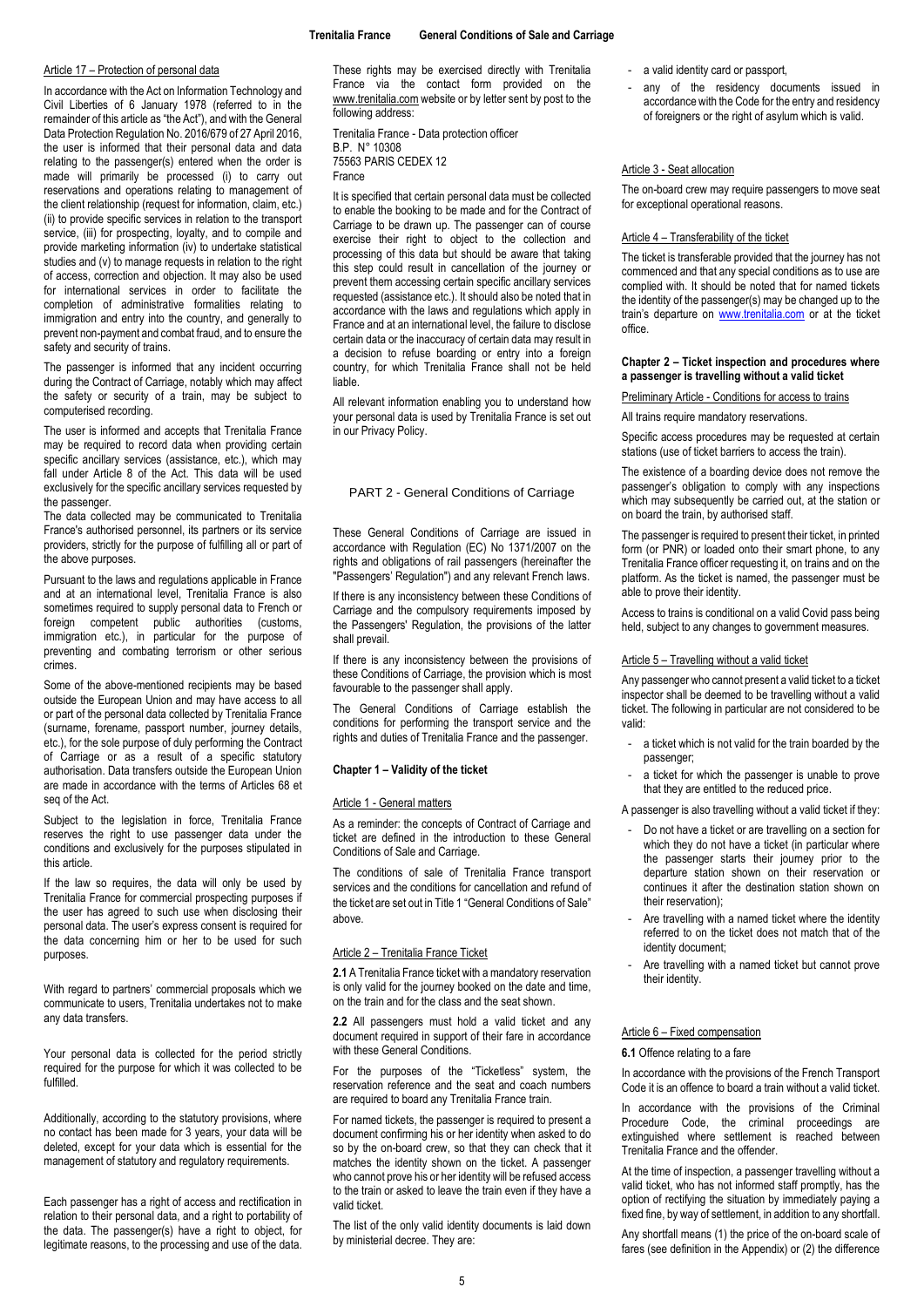between the fare paid and the fare which should actually have been paid, having regard to the travel class chosen (the difference being calculated on the basis of the onboard scale of fares).

Where settlement is paid immediately at the time when the offence is established, a receipt will be issued.

The amount of the fixed fine is set out in the Appendix. The fixed fine is payable per passenger.

If the passenger cannot or will not pay the amount sought from them on the spot, Trenitalia France's on-board crew will draw up an offence report.

The offence report does not constitute a ticket. The passenger will be invited to leave the train at the next station stop.

**6.1.1**. On-board payment in accordance with the on-board scale of fares

Where a passenger promptly informs the ticket inspector by making it known that they are travelling without a valid ticket when they board the train, or within a few minutes of the train's departure from the station where they got on, they may rectify their situation (on a commercial basis) in accordance with the on-board scale of fares.

### **6.2** Offence not relating to fares

In the course of performing their duties, certified and approved agents may also draw up reports on offences not relating to fares. The amount of the fixed fines for offences under railway transport policy is shown in Appendix 3.

**6.3** Payment procedures relating to settlement and how to challenge the decision

The passenger shall have the period stipulated by law to pay the amount of the settlement which includes:

- any shortfall.
- the fixed fine,
- and handling costs, in accordance with the legal provisions in force;

or to send an objection supported by reasons to Trenitalia France, in accordance with the procedures specified on the www.trenitalia.com website or by writing to the following address: Trenitalia France - Appeals Department, BP No 10308, 75563 Paris Cedex 12.

When checking the existence and validity of passengers' tickets, certified inspection personnel approved by the State Prosecutor are authorised to take down the offender's identity and address. If the passenger fails to cooperate when his or her identity is taken down to enable the offence report to be drawn up, the inspection staff may seek the assistance of a police officer.

If the offender refuses or is unable to prove his or her identity, the certified and approved inspection staff will immediately report this to any competent police officer who may then order the offender to appear immediately, or hold the offender for the time required for the police officer to arrive.

If the payment is not made within the statutory deadline given and no objection has been raised, the report is sent to the public prosecutor and the offender will automatically owe an increased fixed fine which will be collected by the Treasury in accordance with the provisions of the Criminal Procedure Code.

<span id="page-5-0"></span>**Chapter 3 - Accessibility and assistance for disabled persons and persons with reduced mobility or with special needs**

<span id="page-5-1"></span>Article 7 – Accessibility

### **7.1** Access to trains

Trenitalia France trains are accessible to persons with reduced mobility. Seats are reserved for the use of passengers using a wheelchair.

To reserve a seat for a passenger who uses a wheelchair or is disabled, subject to the availability of a seat, the passenger should make a request at the point of sale where the ticket was purchased. If the passenger does not indicate that a seat for a wheelchair user is required at least 24 hours before the train departs, *Trenitalia will, so far as possible, use its best endeavours to fulfil the request but* the passenger may be refused access to the train.

Wheelchairs must comply with the PRM TSI European rules contained in Regulation No. 1300/2014.

#### <span id="page-5-2"></span>Article 8 - Assistance

A disabled or mobility reduced person can request special assistance, at both the station of departure and arrival, between the station and the allocated coach (when boarding and leaving the train). No subsequent assistance is provided in relation to movements on board the train. Passengers must be able to move around on the train either independently or with the help of a person accompanying them.

Wheelchairs must comply with the PRM TSI European rules contained in Regulation No. 1300/2014.

To request assistance at the station, the passenger should lodge a specific request when booking the journey or at least 24 hours before the journey, by making a request at the point of sale where the ticket is purchased.

Trenitalia France has engaged Gare et Connexions in France and Trenitalia in Italy to provide services relating to assistance between the station and the allocated coach. The service is carried out by a service provider at the station in France and by Sala Blu in Italy. See specific conditions. These services are monitored by the Trenitalia France assistance department. The services may vary depending on the country.

The service may be refused if the deadlines for carrying out the request are not met or if certain instructions are ignored (number of suitcases, mandatory mask-wearing, etc.). See conditions at [www.trenitalia.com.](http://www.trenitalia.com/)

### <span id="page-5-3"></span>**Chapter 4 – General principle in relation to information and assistance**

### <span id="page-5-4"></span>Article 9 - Information and assistance if the train is delayed

**9.1** If a train is late on departure or arrival, as far as possible Trenitalia France will immediately inform passengers once it has itself become aware of developments in the situation.

Trenitalia France will confirm the cancellation or the delay of the train, as the case may be, where a passenger so requests.

**9.2** Where the train is expected to arrive with an estimated delay of 60 minutes or more, Trenitalia France will take all proportionate measures that may reasonably be required to improve the situation for passengers. If justified by the waiting time, these measures may include the distribution of drinks and meals and, where interruption to the journey so requires, an offer of accommodation.

Particular attention will be given to persons with reduced mobility.

<span id="page-5-5"></span>Article 10 – Customs procedures for international journeys.

**10.3** Trenitalia France shall not in any circumstances be liable for the consequences of any decision taken by the competent authorities concerning the passenger, notably a refusal to allow entry to the country requiring the passenger to leave the train.

### <span id="page-5-6"></span>**Chapter 5 - The passenger's obligations**

#### <span id="page-5-7"></span>Article 11 – Before the train departs

**11.1** The passenger shall check that the ticket conforms to their requirements when it is purchased. The passenger shall pay the fare before the journey. Only passengers possessing valid tickets will be allowed on board the Trenitalia France train concerned. In default, a passenger will be considered to be travelling without a valid ticket, and will be expected to rectify this situation in accordance with the above provisions.

**11.2** If the passenger benefits from a reduced fare, the passenger (or the adult responsible for the minor) must be ready to provide Trenitalia France's on-board staff with the required evidence to support the reduced fare being applied, and to demonstrate that it is valid. If the passenger does not present him or herself promptly to the on-board crew, the passenger will be considered to be travelling without a valid ticket and will be obliged to rectify the situation, in compliance with the above provisions.

**11.3** The passenger must comply with the Conditions of Carriage as specified when the purchase was made, in particular by going to the correct station of departure. boarding the train indicated and leaving at the destination station indicated.

Trenitalia France shall not be held liable for any detrimental consequences suffered by the passenger resulting from the fact that the passenger went to the wrong station, left the train at the wrong station or got on the wrong train, unless this error is due to the fault or negligence of Trenitalia France.

**11.4** Passengers must allow sufficient time when arriving at the station of departure. In terminus stations, Trenitalia France can no longer guarantee that passengers will be able to access the train less than 3 minutes before departure. At intermediate stations, access to the train is not guaranteed less than 1 minute before departure. The passenger will not be entitled to a refund or compensation if access is refused in these circumstances.

**11.5** The passenger shall be responsible for obtaining all the documents (in particular a valid identity card or passport), visas and special permits required, where necessary, for their journey (stays in France and Italy in particular) and, where necessary, the journey of their minor children and/or passengers for whom they are responsible and/or of the pets travelling with them, and shall be responsible for complying with the legislation applicable in the States (of departure, destination and transit) and with the instructions of Trenitalia France.

Trenitalia France shall not be held liable for the consequences affecting the passenger in the event of failure to comply with these obligations.

If the passenger is prohibited from leaving or entering a country, Trenitalia France will not refund the ticket in question either fully or partially.

### <span id="page-5-8"></span>Article 12 - The passenger's conduct

**12.1** The passenger shall comply with the instructions given by Trenitalia France's on-board crew.

The passenger must be able to provide evidence to the on-board crew of their ticket and identity and those of the passengers for whom they are responsible.

**12.2** The passenger must behave in a civil and courteous manner with regard to the other passengers and the onboard crew.

Passengers are prohibited from soiling or damaging the equipment, removing or damaging labels, maps, notices or inscriptions affixed to trains, preventing the doors shutting, opening doors after the signal for departure and whilst the train is moving or before the train has stopped completely, or using the alarm without a valid reason.

Passengers are also asked to respect the peace of other passengers by restricting all noise disturbance.

Passengers are required to dress appropriately when moving around the train.

Smoking and vaping are banned throughout the train, even with the consent of the other passengers.

In accordance with the provisions notably of the Transport Code, this conduct constitutes infringement of railway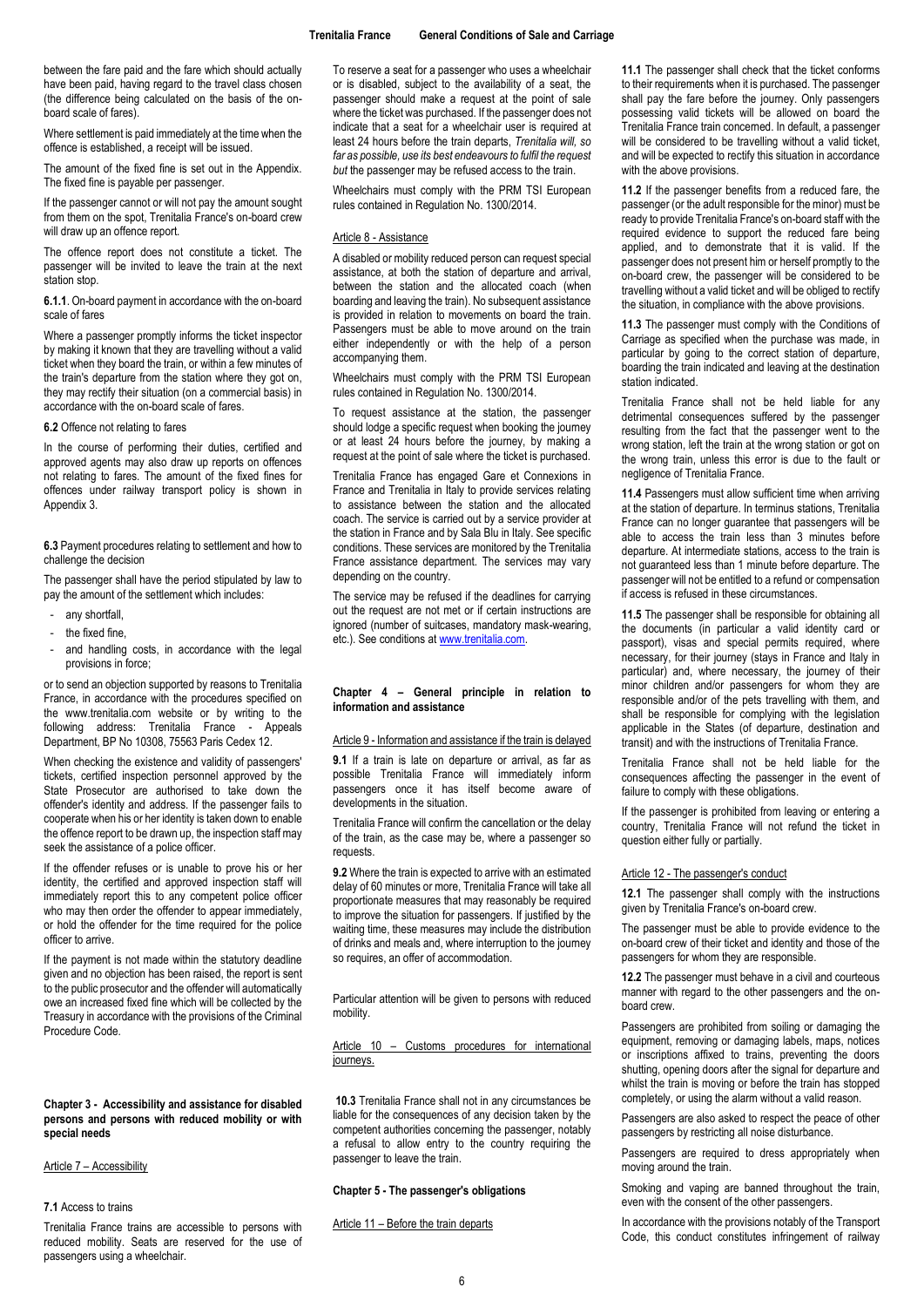transport policy sanctioned by way of offences which can be established by Trenitalia France's certified agents.

In accordance with the provisions of the Criminal Procedure Code, the criminal proceedings are extinguished where settlement is reached between Trenitalia France and the offender for the fixed amount set out in Appendix 3.

**12.3** The passenger must comply with customs formalities and those of any other competent administrative authority.

**12.4** Minors or persons of full age under guardianship fall under the exclusive responsibility of their parents or guardians or of any adult assigned to take care of them. Such parties are responsible for checking that they are able to undertake the proposed journey in complete safety. Trenitalia France advises parents and guardians not to leave minors under 14 or adults under guardianship alone and to ensure that they are accompanied by a responsible adult passenger when they are moving around the train.

**12.5** Passengers shall ensure that the luggage and pets they bring with them are compliant with the requirements stipulated in the following chapter. Passengers are considered to be responsible for luggage and pets. They shall ensure that luggage and pets brought with them do not impede movement along the aisles. Luggage must be placed in the luggage areas reserved for this purpose.

A passenger who brings luggage and animals on board Trenitalia France trains is solely responsible for looking after them and is exclusively liable for them throughout the journey.

Trenitalia France does not offer a luggage check-in service. Luggage is permitted on board when the passengers' surname and forename are shown visibly and must be looked after by the owner, who shall be responsible for it. Trenitalia France does not look after luggage and shall not be held liable for any loss or damage.

The passenger is responsible for the risk of loss, damage and theft in relation to luggage unless Trenitalia France is proved to be at fault.

**12.6** It is prohibited to take videos and/or photographs on board trains and at Trenitalia France ticket offices except where they are of a personal nature.

**12.7** If the passenger fails to comply with the terms of this article, Trenitalia France may be required to take any suitable measures which are reasonably necessary, in accordance with the legal and regulatory provisions. Accordingly, Trenitalia France may order the passenger to leave the train and/or take coercive measures to cause them to do so.

In particular, Trenitalia France reserves the right to refuse any passenger access to the train or to remove any passenger from the train, during the journey and at the next commercial or non-commercial stop where the passenger:

- is a threat to the safety and smooth running of the service or to the safety of other passengers, him/herself or the train crew;
- inconveniences other passengers in a manner which is intolerable;
- does not possess a valid ticket;
- does not possess a valid identity card or passport.

The passenger is not entitled to have the ticket refunded, or to any compensation in any of these cases.

**12.8** If the passenger does not comply with the provisions of this article or commits an offence or reprehensible act on board the train, Trenitalia France reserves the right to bring legal proceedings against the passenger.

## <span id="page-6-0"></span>**Chapter 6 - Luggage and animals permitted on board**

### <span id="page-6-1"></span>Article 13 - Luggage

**13.1** The passenger is permitted to take with them free of charge up to 2 items of luggage and 1 item of hand luggage, provided that the passenger can:

- carry their luggage unaided and without difficulty,

place it in the areas provided for this purpose or on the overhead luggage racks unaided and without difficulty.

**The maximum permitted size for the 2 items of luggage is 80cm (height) x 50cm (width) x 31cm (depth)**, including pockets, wheels and handles.

As an exception, skis/surfboards or pushchairs may be brought on as luggage provided the following conditions are complied with:

- Maximum of 1 pair of skis or 1 surfboard per passenger,
- In a closed bag,
- Maximum authorised size: 2m.

The hand luggage may be placed under the passenger's seat and must be of a maximum size of **30x30x35cm.**

### **Any passenger arriving to board the train with a number of items of luggage exceeding the above allowance or with an oversized item of luggage will be refused access to the train.**

In any event, only luggage which is travelling with its owner may be taken on board. Where the owners of an item of luggage cannot be identified on board the item may be destroyed.

All luggage on board must be able to be identified as belonging to a passenger. Luggage must be labelled. The labels must show the passenger's surname and forename visibly.

Trenitalia France reserves the right to refuse to permit on board any luggage or passengers failing to comply with these rules, and no refunds shall be payable.

Luggage and/or items which have been refused cannot be left with Trenitalia France.

**13.2.** Items and materials which are not permitted on trains

It is prohibited to bring the following items on board Trenitalia France trains:

- perishable foodstuffs liable to deteriorate during the journey;
- foodstuffs emitting unpleasant odours, for the comfort of other passengers;
- non-standard objects;
- windsurf boards:
- dangerous products (chemicals, etc), weapons, explosives or inflammable liquids:
- products which are illegal according to the laws of the countries the train passes through (France and Italy).
- bicycles or scooters except for folding bicycles or scooters which have been dismantled and placed in travel bags, in accordance with Article 13.3, measuring a maximum of **80cm (height) x 50cm (width) x 31cm (depth)**, including pockets, wheels and handles. Each bag will then count as an item of luggage and form part of the luggage allowance described above. Larger travel bags are strictly prohibited on board.

Passengers are liable for their personal belongings (luggage, bicycles, scooters, etc.) throughout the journey notably in the event of damage to any part of the coach (floor, seat, etc.).

As regards electrical appliances, (bicycles, scooters, computers, etc.) passengers must comply with the following rules:

- Ensure that electrical equipment is completely switched off and protected individually;
- Inform the train attendant in the event that a battery overheats (computer, telephone, bicycles, scooter, etc.).

Trenitalia France accepts no liability in the event of loss or theft of luggage or of any items the passenger brings on board.

Trenitalia France reserves the right to refuse to permit on board any luggage or passengers failing to comply with these rules, and no refunds shall be payable

Trenitalia France reserves the right to visually inspect bags in the presence of the passenger who owns them, and where applicable may refuse to carry or continue to carry an item of luggage containing objects banned from carriage, without the passenger being entitled to any compensation.

The passenger confirms that they are fully aware of the contents of each of their items of luggage.

Trenitalia France reserves the right to inspect the content of bags, in the presence of the passenger who owns them, and where applicable can refuse to carry or continue to carry an item of luggage containing objects banned from carriage, without the passenger being entitled to any compensation.

Luggage and/or items which have been refused cannot be left with Trenitalia France.

### **13.3.** Information relating to bicycles

The passenger is permitted to bring on board the train:

- 1 folding bicycle, which must be folded, stored in its closed bag and placed in the area provided for luggage;
- 1 conventional bicycle (1 of the 2 wheels must be removed), which must be placed completely inside a closed bag having maximum dimensions of 80 x 110 x 45 cm and located on board in such a way that other customers and the on-board crew are not disturbed and there are no safety risks.

### **13.4.** Information relating to skis/snowboards

The passenger is permitted to bring on board the train 1 pair of skis or 1 snowboard per person, provided that:

- the passenger can carry this luggage unaided and without difficulty on the platform and on board; the object is placed in a closed bag;
- the object is safely positioned and secured in the
- areas provided for luggage; the maximum authorised size is 2m;
- maximum of 1 pair of skis or 1 surfboard per passenger.

## <span id="page-6-2"></span>Article 14 – Pets permitted on board

**14.1** Any passenger is permitted to bring a pet with them.

Small animals (such as dogs or cats under 5kg) travel free of charge and without a reservation in accordance with the conditions stipulated in Title 1.

Large dogs may also be permitted on board in accordance with the conditions stipulated in Title 1 providing that a ticket is bought for the animal. Price list available at Trenitalia.com.

**14.2** The passenger shall check that other passengers are not inconvenienced by the animal's presence. If any of the passengers objects to the presence of the animal, the passenger in charge of the animal and their luggage will be moved to another seat. In these circumstances, the passenger may be downgraded to a travel class below the class originally booked.

**14.3** The above conditions do not apply to guide dogs accompanying blind or partially sighted people. Guide dogs travel free of charge and without a reservation.

**14.4** Dangerous or venomous animals, or animals outside the above categories are prohibited from boarding.

**14.5** Dogs must be kept on leads and muzzled in the communal areas.

Animals weighing over 5kg are strictly prohibited in catering areas and in the Silenzio, Executive and Sala Meeting areas. They are only allowed in Allegro Standard or Business areas.

**14.6** Non-compliance with the above conditions will lead to the animal being prohibited from boarding the train or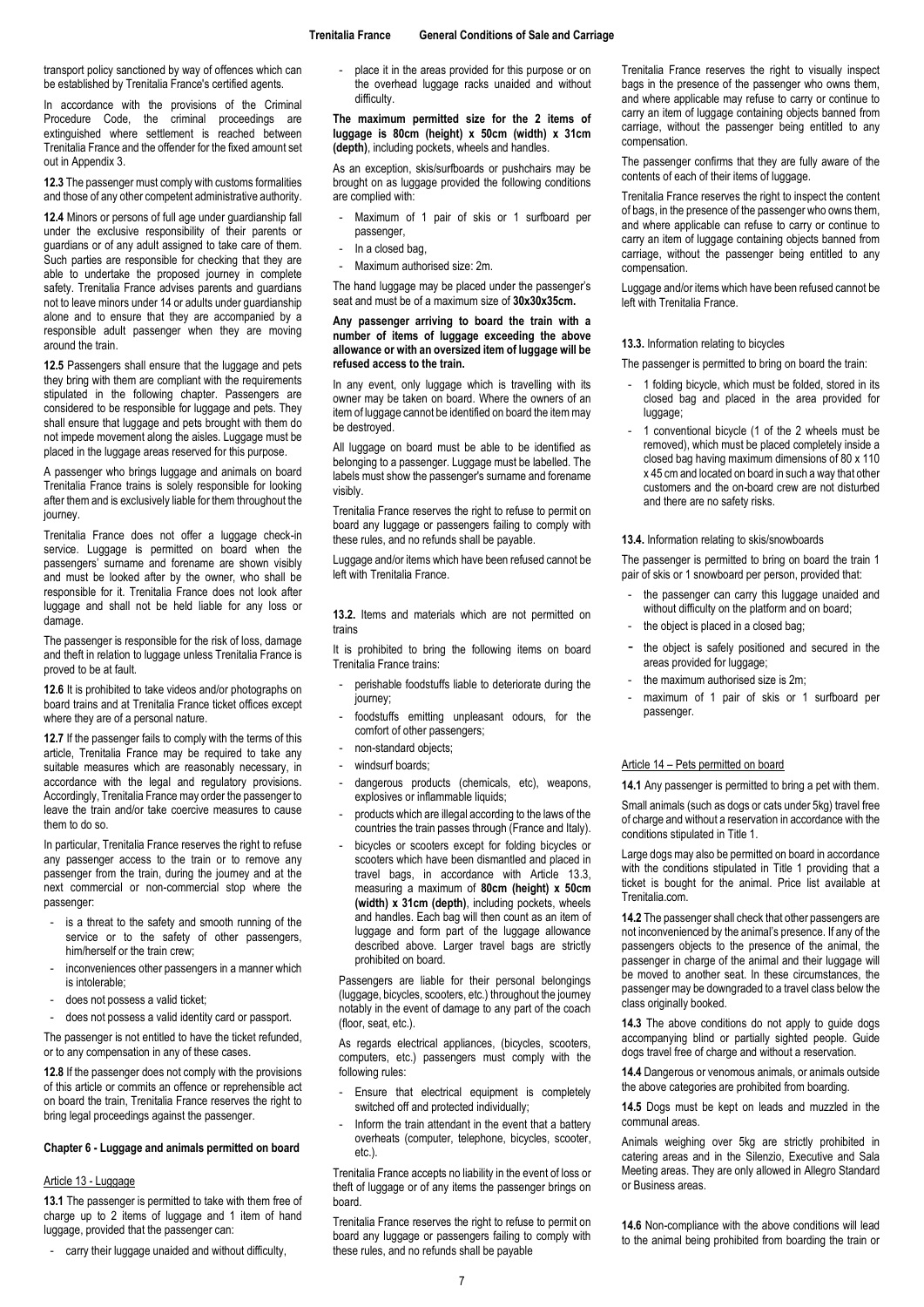required to be removed from the train, without any compensation being payable to the passenger.

### <span id="page-7-0"></span>Article 15- Lost and found policy

For all items lost at any of the French stations served by Trenitalia France trains or for all items lost on board Trenitalia France trains with a destination in France or on French territory, the passenger is required to report the loss on-line or to one of the SNCF lost and found offices at the terminus station.

### <span id="page-7-1"></span>**Chapter 7 - Trenitalia France's liability**

### <span id="page-7-2"></span>**Section 1 - Liability in the event of personal injury to individuals**

## <span id="page-7-3"></span>Article 16 – Principles

Liability for death or personal injury to passengers during performance of the transport services is as follows:

Trenitalia France is liable for operating the transport service provided on the French network;

The liability of carriers is governed by the European Regulation 2007-1371 on the rights and obligations of rail passengers.

**16.1** Damages payable to the passenger or their beneficiaries as a result of personal injury caused by an accident in relation to rail operations occurring while the passenger is on board a Trenitalia France train - from when they board the train to the time when they leave it are calculated and awarded in accordance with the provisions of Articles 27 et seq. of Appendix 1 of Regulation No 1371/2007.

**16.2** Trenitalia France will pay the passenger or the passenger's beneficiaries directly, as quickly as possible and at latest within 15 days, subject to the time taken by the insurers, from identification of the passenger entitled to compensation, the advance required to cover their immediate financial needs, which will be proportionate to the loss suffered. This advance is not an admission of liability. It will be deducted from any sums subsequently paid as damages. It will be refunded to Trenitalia France in the event that the loss suffered was caused by the negligence or the fault of the passenger or if the recipient of the advance is not the person entitled to it.

**16.3** Trenitalia France will use its best endeavours to assist the passenger in any action for liability brought against a third party, even if its own liability is contested, and to the extent that this is compatible with protection of its interests.

**16.4** Trenitalia France/or its partners are discharged from any liability:

- if the accident was caused by circumstances unrelated to the rail operations, which Trenitalia France could not avoid, despite it having taken the requisite care in the particular circumstances, and the consequences of which it could not prevent;
- to the extent that the accident is caused by the passenger's negligence;
- if the accident is caused by the conduct of a third party which Trenitalia France could not avoid despite it having taken the requisite care in the particular circumstances and the consequences of which it could not prevent; another company using the same rail infrastructure is not considered to be a third party; the right to appeal is not affected.

## <span id="page-7-4"></span>**Section 2 – Liability in the event of damage to luggage and animals transported**

### <span id="page-7-5"></span>Article 17 - In the event of material damage sustained by the passenger on the train

Trenitalia France is liable for the damage resulting from total or partial loss of or damage to luggage or animals with which the passenger is travelling, and which the passenger is responsible for looking after in accordance with the Contract of Carriage, solely if such loss is caused by the negligence of Trenitalia France. Where the passenger can prove that this is the case, Trenitalia France shall pay compensation to the passenger in accordance with the provisions of Regulation No. 1371/2007.

Trenitalia France shall not in any circumstances be liable to the passenger for damage connected to operations undertaken by customs or other competent administrative authorities.

## <span id="page-7-6"></span>**Section 3 – Liability for failure to adhere to the timetables**

### <span id="page-7-7"></span>Article 18 - Refunds for delays or cancellations announced

In the event of a cancellation or delay relating to an incoming train which Trenitalia France can reasonably estimate, from experience, at over 60 minutes, the passenger can immediately choose between either:

### Cancelling the journey:

In this case, Trenitalia France will offer to refund the fare for the journey or the portion of the journey which has not been undertaken and/or the portion of the journey which has already been undertaken if the passenger provides evidence to show that the journey is no longer suitable, together with, if appropriate, a return journey to the initial point of departure as quickly as possible.

The request for a refund and the conditions for any refund made are as stipulated in section 4;

- or continuing the journey (or re-routing) to the final destination under comparable transport conditions as quickly as possible or at a later date, to suit the passenger.

If the passenger decides to abandon the journey, they will lose the right to travel on the train affected by the delay or on any other substitute means of transport chartered by Trenitalia France. If the passenger nevertheless decides to board the train, after expressly cancelling the journey, the passenger shall then be considered to be travelling without a valid ticket because they do not have such a ticket.

### <span id="page-7-8"></span>Article 19 - Compensation for a delay

**19.1** If the delay does not result in a refund being paid for a cancelled journey, Trenitalia France will pay compensation to the passenger in accordance with the Passenger's Regulation as follows:

- 25% of the fare for a delay of between 60 and 119 minutes;
- 50% of the fare for a delay of 120 minutes or more.

**19.2** As a commercial gesture, where the Frecciarossa train arrives at its destination with a delay of between 30 and 59 minutes or more, where the carrier is Trenitalia France, compensation may be claimed up to 25% of the ticket price.

With regard to delays of between 30 and 59 minutes, compensation will only be paid in the form of a voucher to be applied against a future journey.

### **19.3**

If you have effectively completed your journey, Trenitalia France will offer you compensation in the form of a digital voucher, by bank transfer or via a bank card depending on the length of the delay and the fare for the journey.

Trenitalia France agrees to enable the customer to make their claim on-line when the train reaches the station, to reply within a period of 1 month and to offer compensation in the form of a voucher usable at the counter and on the direct sales channels of the operator (Trenitalia.com and the app) to purchase a Frecciarossa train ticket. It can be paid in cash if the passenger so requests except in the case of delays of between 30 and 59 minutes.

The compensation claim can be made:

- On-line at www.trenitalia.com
- By free post to the address shown at Article 23 of these General Conditions.
- At Trenitalia Ticket Offices

Compensation is not payable where a journey has not taken place.

The customer may choose to receive it in the form of a digital voucher or by bank transfer for delays of 1 hour or more, if the customer provides its bank details including a BIC/IBAN code when making the claim. A voucher is only provided for delays of 30 to 59 minutes.

Digital vouchers are sent by email to customers who have provided their email address when claiming compensation. They can be used at the ticket office and on the internet (Trenitalia.com and the app).

Compensation relating to the ticket price may be paid in the form of vouchers which can be used to buy a new Trenitalia France ticket within a maximum period of 12 months from the initial date of travel. It can be paid by bank transfer if the customer so requests.

For delays of over 60 minutes, Trenitalia France will take all possible measures to provide assistance in accordance with the principles set out in chapter 8.

#### **19.4** Minimum compensation threshold

No compensation shall be payable for amounts of €4 or less.

**19.5** If the journey is suspended due to a cancellation or delay or if continuation of the journey cannot reasonably be expected in the circumstances, Trenitalia France will also refund the reasonable costs of informing the people waiting for the passenger at the destination upon presentation of relevant evidence and when necessary will:

- arrange suitable accommodation
- refund the passenger 20 euros per person per meal.

**19.6** The passenger acknowledges that any compensation paid in accordance with this article shall cover all losses caused by the delayed train.

### <span id="page-7-9"></span>Article 20 – Exemption from liability in the event of failure to adhere to the timetables

The passenger is not entitled to any compensation under this section 3 if they were informed of the train's delay before purchasing the ticket or if the delay is less than 60 minutes.

#### <span id="page-7-10"></span>Article 21 - Refund policy in the event of a downgrade

**21.1** If the reserved travel class is unavailable for technical reasons on the date of travel, passengers will be offered travel in an available travel class.

If the passenger is downgraded into a lower travel class, the passenger may:

- agree to travel in this lower travel class. The passenger can request a refund of the difference in fare between the reserved travel class and travel class which the passenger travelled in, in the same fare category;
- cancel the journey and obtain a total refund of the fare paid.

**21.2** The passenger acknowledges that the refund paid under this Article covers all losses caused by the downgrade.

Where a passenger is downgraded on board, the refund cannot be issued in the form of a voucher. The passenger must ask the on-board crew to certify on their Trenitalia France ticket that they were effectively downgraded to a lower travel class.

# <span id="page-7-11"></span>**Section 4 – Conditions for and processing of claims**

### <span id="page-7-12"></span>Article 22 - Claims in the event of personal injury to individuals

Claims relating to personal injury shall be sent in writing to the carrier providing the transport service at the time of the accident, that is Trenitalia France if the accident took place in France and Trenitalia France and/or Trenitalia if the accident took place on the Italian side, within a period of 12 months from the time when the claimant became aware of the injury. To be admissible, the claim must include a report by the on-board crew and medical certificates certifying the injury.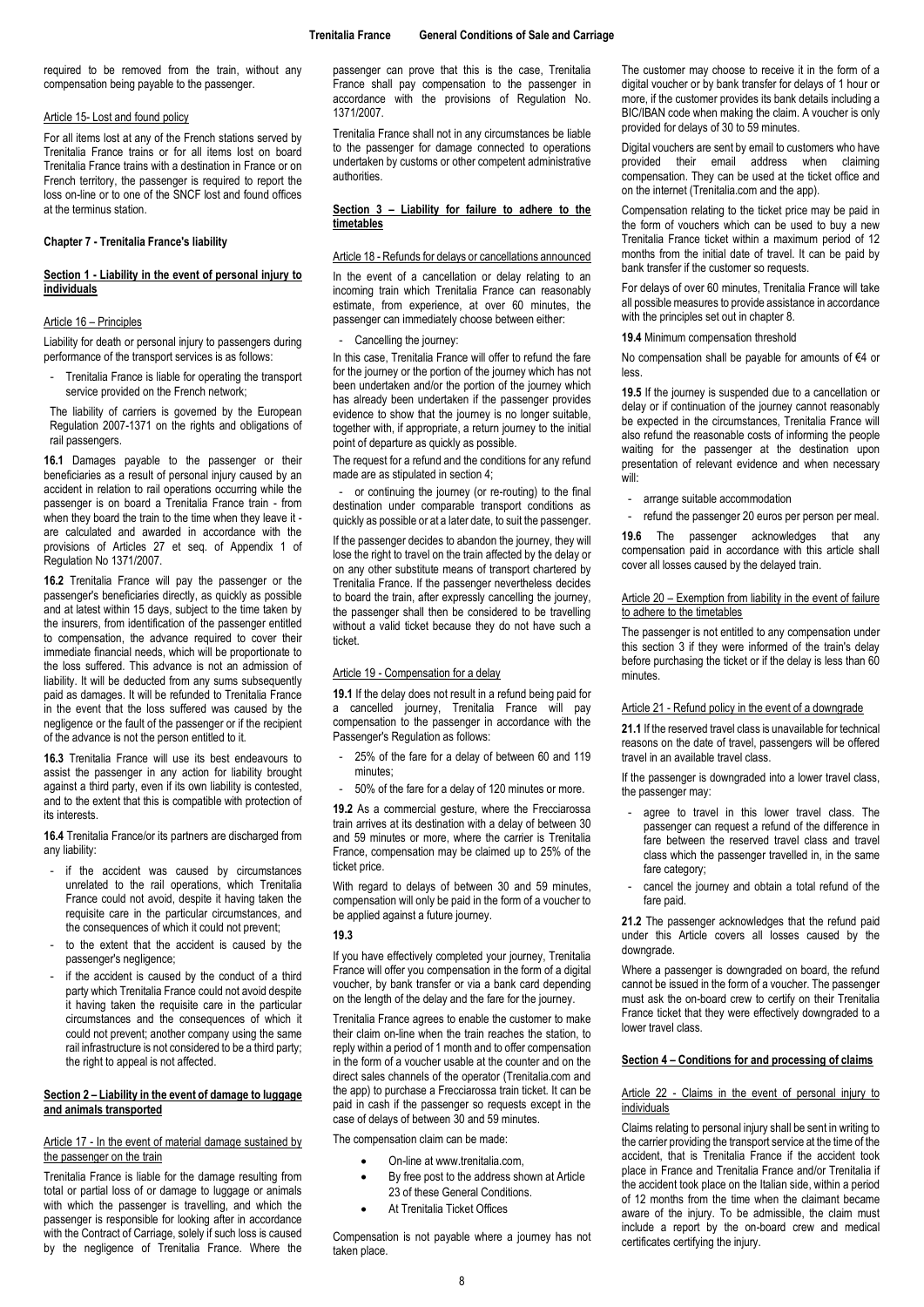### <span id="page-8-0"></span>Article 23 - Other claims

**23.1** Other claims resulting from performance of the Contract of Carriage, notably in the event of delayed trains, shall be sent to Trenitalia France or Trenitalia. To be admissible, the claim for compensation must be lodged within 12 months from the date of occurrence of the generating event.

Claims may be lodged with the company from which the ticket was purchased, with Trenitalia or directly with Trenitalia France.

Compensation relating to the ticket price may be paid in the form of vouchers which can be used to buy a new Trenitalia France ticket within a maximum period of 12 months from the initial date of travel. It can be paid by bank transfer if the customer so requests.

Claims not lodged directly with Trenitalia France are generally subsequently sent to Trenitalia France for processing; this is the case for complaints made to Trenitalia in particular.

Claims may be sent directly to Trenitalia France on-line, using the form available on Trenitalia.com, or by registered letter to the address Trenitalia France Customer Service Department, B.P. No 10308, 75563 PARIS CEDEX 12, France.

For reservations made on Trenitalia.com, the claim must include the reason for the request and the PNR (Passenger Name Record) reservation number.

If the passenger holds a Trenitalia ticket (excluding allinclusive package holidays) or a ticket booked through the Trenitalia France ticket office, the claim must include the reasons for the request, a copy of the ticket and the details of the account to which any compensation should be paid as follows:

For a PayPal account: the recipient's email address.

For a European bank account: Bank details form (RIB) or IBAN code + SWIFT code + name of bank + surname and forename of the account holder.

For a non-European bank account: ABA/routing number (USA) + SWIFT + account number + name and address of bank + surname and forename and address of the account holder.

In all other cases including all-inclusive package holidays, claimants are asked to follow the instructions of the sales outlet which issued the ticket.

If the ticket held by the passenger is a cardboard ticket, the original ticket **must** be provided to Trenitalia France in order for compensation to be awarded.

Depending on the nature of the claim, Trenitalia France reserves the right to ask for additional documentary evidence.

Claims will not be processed at the Trenitalia France ticket office, or by telephone.

Filing a claim does not automatically provide entitlement to compensation.

**23.2** Trenitalia France undertakes to reply within a month from the date the compensation claim is lodged in the event of delay, on condition that the person filing the claim provides complete and accurate information.

For any other complaints filed, the compensation request will be processed within a period of no more than 3 months from the date when the claim is lodged on condition that the person filing the claim provides complete and accurate information or swiftly provides any missing information.

**23.3** The compensation in the event of delay covers the unit price of a ticket: the compensation for round-trip tickets is calculated on the unit price of the journey (outward or return) affected by the delay.

The amount of the compensation owed by Trenitalia France is paid by re-crediting the bank card which was used to pay for the reservation for purchases made on Trenitalia.com. In other cases the payment is made in principal by bank transfer or to the PayPal account. Other methods of payment may be used.

### <span id="page-8-1"></span>**Chapter 8 - Mediation, claims and national body responsible for application of the "Passengers' Regulation"; legal proceedings**

#### <span id="page-8-2"></span>Article 24 - Mediation

Trenitalia France provides a free mediation service for customers with an unresolved dispute concerning a train iourney

This procedure can be used after all appeals to Trenitalia France have been exhausted.

The mediation procedure is provided by the **Tourism and Holiday mediator (Médiateur Tourisme et Voyage "MTV"),** an entity external to the company which reconsiders the claim completely independently.

The referral to the mediator must be made within a year of the written claim made by the dissatisfied passenger to Trenitalia France.

The referral is made by sending a dispute form and all the relevant documents to the following address:

### **MTV Mediation Tourisme Voyage BP 80 303, 75 823 Paris Cedex 17.**

Further information on mediation is available on the websit[e http://www.mtv.travel/](http://www.mtv.travel/)

<span id="page-8-3"></span>Article 25 - Application of the "Passengers' Regulation"

------------------------------------------------------------------------------------------------------------------------------------------------------------------------------------------------------------------------------------------------------

------------------------------------------------------------------------------------------------------------------------------------------------------------------------------------------------------------------------------------------------------

As previously stated, the Contract of Carriage is governed by the Passengers' Regulation (Regulation (EC) No 1371/2007),

The passenger may lodge a claim with the *Direction Générale de la Concurrence, de la Consommation et de la Répression des fraudes* (DGCCRF) (the Directorate General for Competition, Consumer Affairs and Fraud Prevention), which is authorised in France to check that Trenitalia France complies with the provisions of this **Regulation** 

More information is available on the DGCCRF website: [http://www.economie.gouv.fr/dgccrf/dgccrf.](http://www.economie.gouv.fr/dgccrf/dgccrf)

### <span id="page-8-4"></span>Article 26: Entities against which legal proceedings can be brought

Legal action founded on the carrier's liability in the event of the passenger's personal injury can be bought in writing against the carrier who was providing the part of the transport service when the accident occurred i.e.:

- against Trenitalia France if the accident occurred on the French rail network,
- against Trenitalia S.p.A. if the accident occurred on the Italian rail network.

Legal proceedings for a refund and compensation for a delay or other legal proceedings based on the Contract of Carriage can be bought exclusively against Trenitalia France.

#### <span id="page-8-5"></span>Article 27 - Limitation period for liability claims

The limitation period for personal injury claims against Trenitalia France is 3 years and 1 year for other claims resulting from the Contract of Carriage.

### <span id="page-8-6"></span>Article 28 - Applicable law

Legal proceedings founded on the Contract of Carriage can only be brought before the courts of the EU Member State in which the defendant has their place of residence or registered office or before the courts of the place where the obligation which is the basis of the legal claim was performed (this being the place in the Member State where the train's departure or arrival takes place).

French law will apply within the limits of the applicable law. If the national law of several States is applicable, only the law of the State in which the claimant invokes their rights shall apply.

The website www.trenitalia.com and the terms and conditions for its use are governed by French law, irrespective of the place of use. In the event of a potential dispute and after all attempts to reach an amicable solution have failed, the French courts shall have sole jurisdiction to hear this dispute. Any dispute concerning the Contract of Carriage is governed by the above provisions.

### <span id="page-8-7"></span>**Appendix 1 - Fare rules and conditions for cancellation and amendment/refunds**

Fares are available on the www.trenitalia.com website and at all points of sale which distribute Trenitalia services. Certain special categories are entitled to other dedicated fares.

### 1. Offers available on Frecciarossa trains in France operated by Trenitalia France

| Fare                    | <b>Conditions</b>                   | Conditions for amendment and refund for cancellation prior to<br>departure |
|-------------------------|-------------------------------------|----------------------------------------------------------------------------|
| On-board scale of fares | Tariff for the ticket sold on board | Non-changeable. Non-refundable.                                            |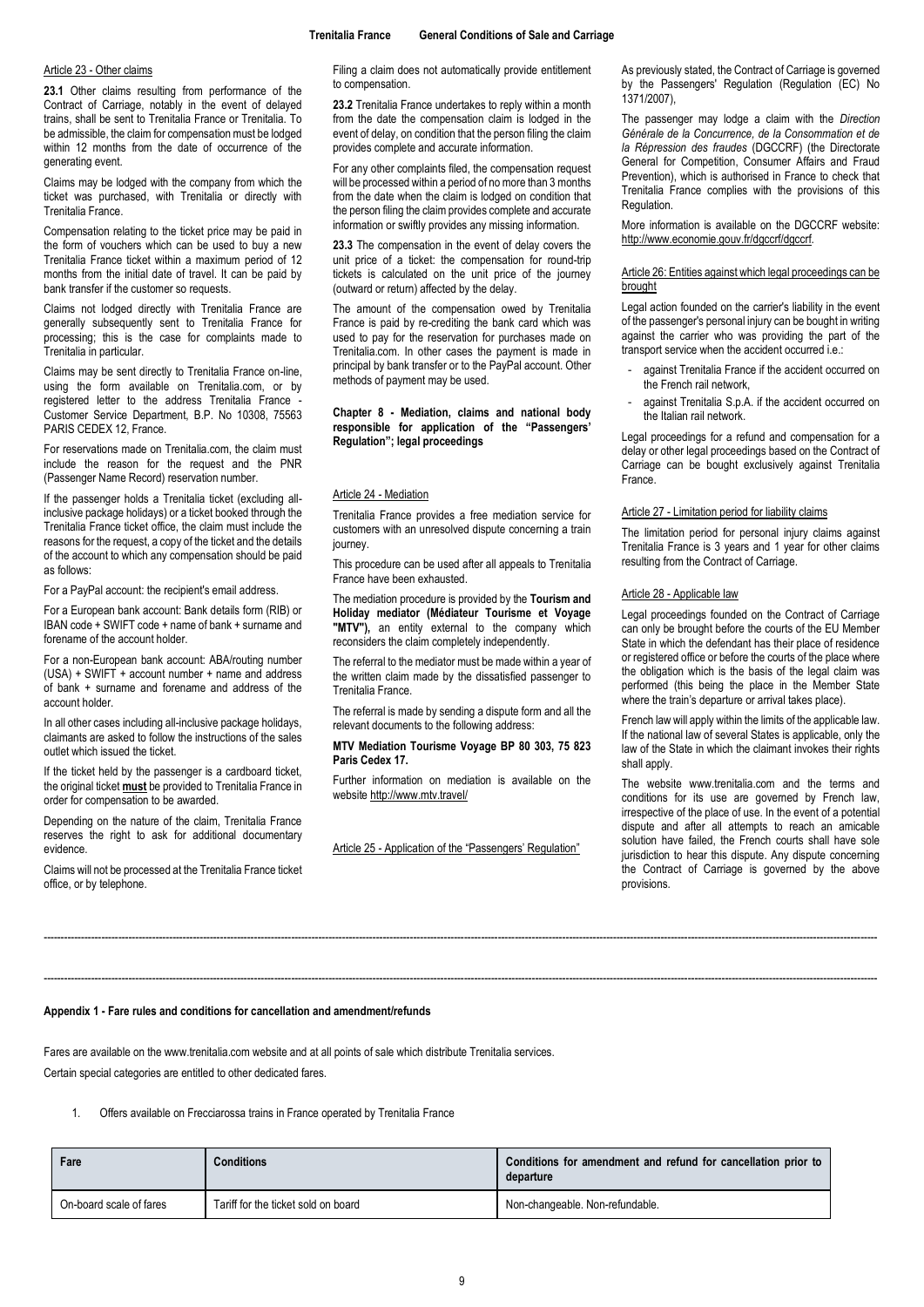| Serenità          | On sale up to the train's departure (except on board the train).<br>Passengers aged between 4 and 14 years old benefit from a<br>reduction of 50% on the Serenità fare applicable at the time of<br>booking.                                                                                                                                                                                                                                                                              | The ticket is exchangeable by paying any difference in price up to the<br>train's departure, an unlimited number of times. In the event of<br>amendment, the new booking must relate to a journey to be taken<br>within a maximum period of 6 months from the date of the first change.<br>In the event of cancellation by the customer, refund of the value of the<br>ticket less a deduction of 20% up to the scheduled time of departure;<br>no refund after this deadline. No refund will be granted if the amount<br>of the refund payable is less than €8. |
|-------------------|-------------------------------------------------------------------------------------------------------------------------------------------------------------------------------------------------------------------------------------------------------------------------------------------------------------------------------------------------------------------------------------------------------------------------------------------------------------------------------------------|------------------------------------------------------------------------------------------------------------------------------------------------------------------------------------------------------------------------------------------------------------------------------------------------------------------------------------------------------------------------------------------------------------------------------------------------------------------------------------------------------------------------------------------------------------------|
| PMR Compagno      | Fare reserved for a passenger accompanying a passenger<br>with reduced mobility. This offer is valid for up to 1 person<br>accompanying the person with reduced mobility on the same<br>train and in the same travel class.                                                                                                                                                                                                                                                               | The ticket can be exchanged by paying any difference in price up to the<br>train's departure, an unlimited number of times. In the event of<br>cancellation by the customer, refund of the value of the ticket less a<br>deduction of 20% up to the scheduled time of departure; no refund after<br>this deadline.                                                                                                                                                                                                                                               |
|                   | An official document confirming the reduced mobility is<br>required on board to enable the companion to benefit from the<br>reduction.                                                                                                                                                                                                                                                                                                                                                    |                                                                                                                                                                                                                                                                                                                                                                                                                                                                                                                                                                  |
| Special           | A limited number of seats offered on the conditions applicable<br>to this fare. Reserved for persons "entitled" to the fare, in<br>possession of evidence representing a current commercial<br>agreement or promotional offer.                                                                                                                                                                                                                                                            | Non-changeable. Non-refundable.                                                                                                                                                                                                                                                                                                                                                                                                                                                                                                                                  |
| VIP               | A limited number of seats offered on the conditions applicable<br>to this fare. Reserved for persons "entitled" to the fare, in<br>possession of evidence representing a current commercial<br>agreement or promotional offer.                                                                                                                                                                                                                                                            | Non-changeable. Non-refundable.                                                                                                                                                                                                                                                                                                                                                                                                                                                                                                                                  |
| Gruppo            | Fare reserved for groups of at least 10 passengers aged 15<br>and over. One free ticket for every 15 people. A limited<br>number of seats. A maximum of 5 free tickets are available.<br>Passengers aged between 4 and 14 years old benefit from a<br>reduction of 50% on the Gruppo fare applicable at the time of<br>booking.                                                                                                                                                           | Amendment can be made until the train's departure. In the event of<br>cancellation by the customer, refund of the value of the ticket less a<br>deduction of 20% up to 5 days prior to departure. No refund after that<br>period. A deposit of €5 per customer can be made to reserve the<br>journey ("Purchase option"). The total amount outstanding must be paid<br>5 days before departure. In the event of cancellation by the customer,<br>the deposit can be refunded up to 30 days prior to departure.                                                   |
| Gruppo Scolastico | Fare reserved for school groups of at least 10 students with a<br>maximum age of 20 accompanied by an adult. If more than 13<br>people are travelling, a maximum of 5 free tickets will be<br>available. All passengers must travel in the same travel class.<br>A passenger list printed on the headed notepaper of the<br>educational establishment and showing the with the approval<br>number in the State where it belongs must be presented on<br>board. A limited number of seats. | Amendment can be made until the train's departure. In the event of<br>cancellation by the customer, refund of the value of the ticket less a<br>deduction of 20% up to 5 days prior to departure. No refund after that<br>period. A deposit of €5 per customer can be made to reserve the<br>journey ("Purchase option"). The total amount outstanding must be paid<br>5 days before departure. In the event of cancellation by the customer,<br>the deposit can be refunded up to 30 days prior to departure.                                                   |
| Sala Meeting      | The Sala Meeting meeting room is only sold as a private room<br>for 2 to 5 passengers. A reservation for the Sala Meeting room<br>constitutes a ticket. The Sala Meeting room is only available<br>for reservation for Origins and Destinations in France.                                                                                                                                                                                                                                | The same conditions for refunds and exchanges are available for the<br>Sala Meeting room as for the Serenità fare.<br>Partial refunds will not be made.                                                                                                                                                                                                                                                                                                                                                                                                          |
|                   | The price of the Sala Meeting room is fixed. It is priced per<br>person and is reduced depending on the number of people on<br>the reservation.                                                                                                                                                                                                                                                                                                                                           |                                                                                                                                                                                                                                                                                                                                                                                                                                                                                                                                                                  |
| Large dog         | Dog weighing in excess of 5kg.<br>A fixed price is payable in the sum of $€30$<br>Except for guide dogs accompanying the blind or partially<br>sighted which travel free of charge and do not require a ticket.<br>Can only be reserved with the Allegro offer.                                                                                                                                                                                                                           | The ticket can be exchanged by paying any difference in price up to the<br>train's departure, an unlimited number of times. In the event of<br>cancellation by the customer, refund of the value of the ticket less a<br>deduction of 20% up to the scheduled time of departure; no refund after<br>this deadline. No refund will be granted if the amount of the refund<br>payable is less than €10.                                                                                                                                                            |

# <span id="page-9-0"></span>**Appendix 2 - Fixed fines applicable to offences not relating to fares under railway transport policy**

The offences are contained in particular in the French Transport Code and Criminal Code.

This list is not exhaustive.

| Description of the offence                                                                                                                                                                | <b>Fixed fine</b> |
|-------------------------------------------------------------------------------------------------------------------------------------------------------------------------------------------|-------------------|
| Preventing the closure of access doors to coaches immediately before departure or opening them after the departure signal<br>whilst the train is moving (R.2241-26 of the Transport Code) | €135              |

------------------------------------------------------------------------------------------------------------------------------------------------------------------------------------------------------------------------------------------------------